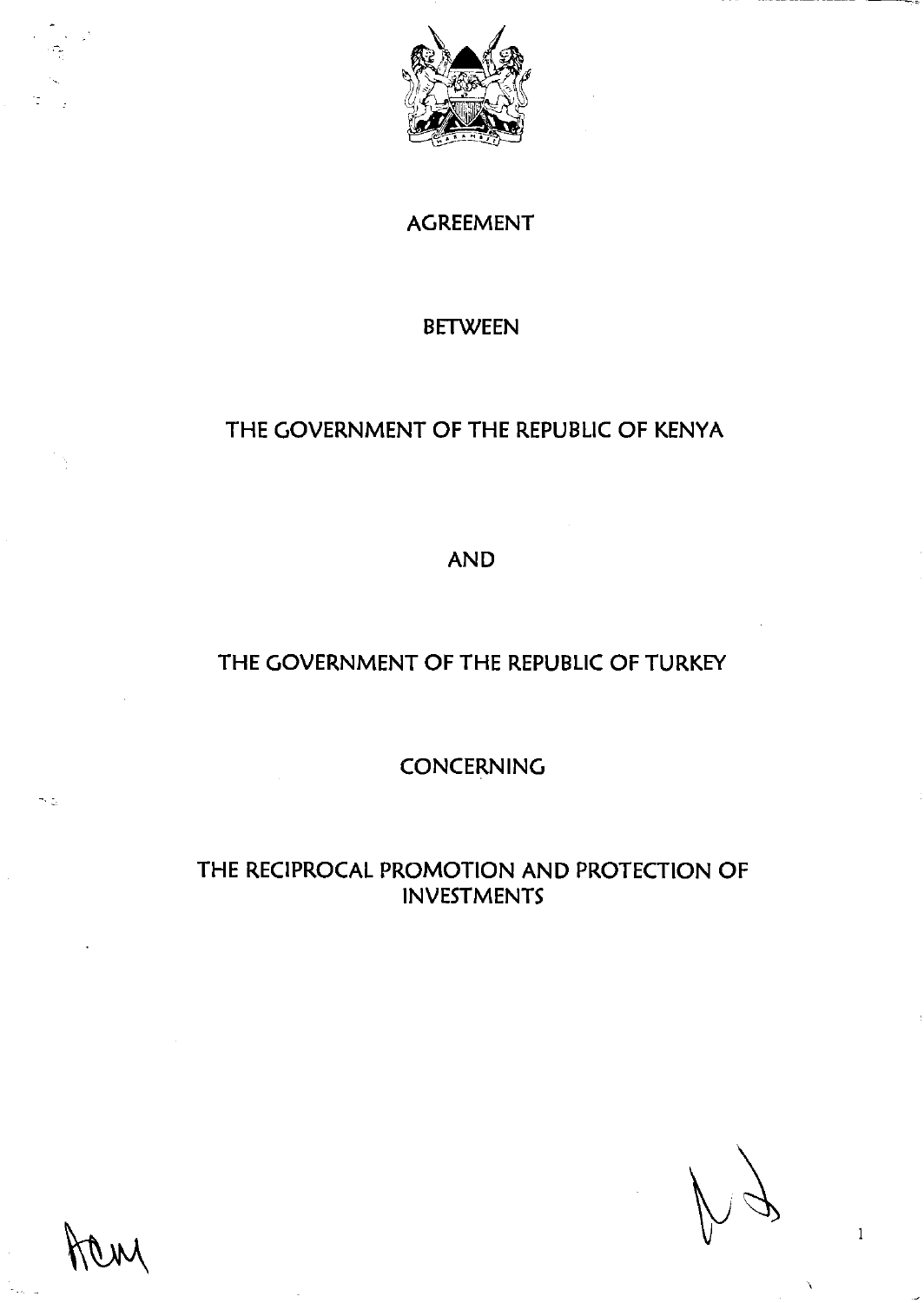

The Government of the Republic of Kenya and The Government of the Republic of Turkey hereinafter referred to as "the Contracting Parties".

**DESIRING\_to** promote greater economic cooperation between them. particularly with respect to investment by investors of one Contracting Party in the territory of the other Contracting Party;

**RECOGNIZING** that the Agreement on the Reciprocal Promotion and Protection of Investments will stimulate the flow of capital and technology and the economic development of the Contracting Parties;

**AGREEING** that fair and equitable treatment of investments is desirable in order to maintain a stable framework for investment and **will**  contribute to maximizing effective utilization of economic resources and improve living standards; and

**CONVINCED** that these objectives can be achieved without relaxing health, safety and environmental measures of general application as well as internationally recognized labour rights,

**HAVING** resolved to conclude an agreement on the reciprocal promotion and protection of investments,

#### **HAVE AGREED AS FOLLOWS:**

## **ARTICLE: 1 DEFINITIONS**

For the purpose of this Agreement;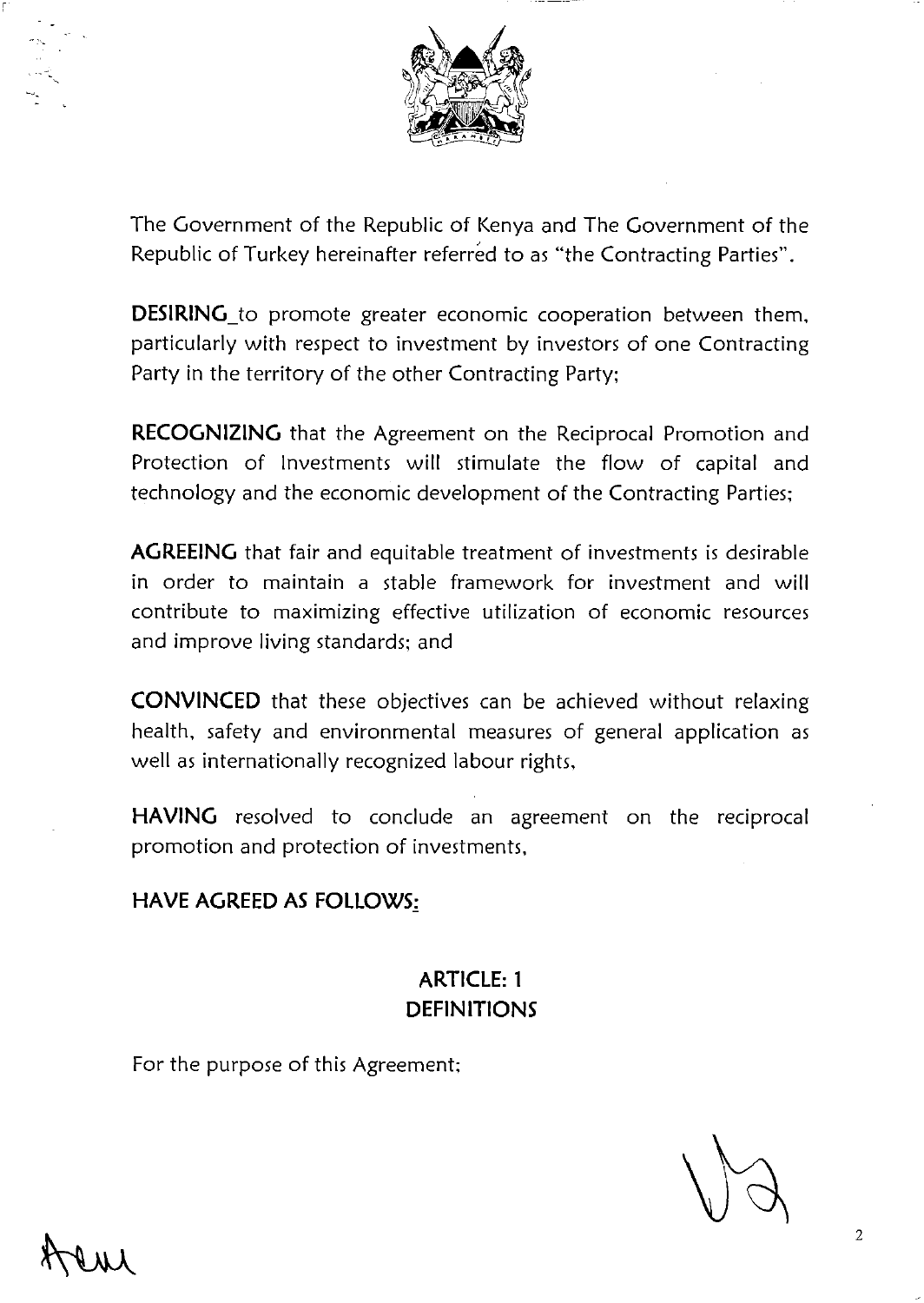

1. The term "investment" means every kind of asset invested by an investor of a Contracting Party, for the purpose of establishing lasting economic relations, in the territory of the other Contracting Party in accordance with its laws and regulations, and shall include in particular, but not exclusively:

(a) movable and immovable property, as well as any other rights such as mortgages, liens, pledges and any other similar rights,

(b) reinvested returns,

(c) claims to money or any other rights to performance having an economic value related to an investment,

(d) shares, stocks or any other form of participation in companies,

(e) industrial and intellectual property rights, in particular patents, copyrights, business names, industrial designs, technical processes, as well as trademarks, goodwill and know-how;

(f) business concessions conferred under the laws and regulations of a contracting Party or under a contract including concessions to explore, develop, extract or exploit natural resources;

Any change in the form in which assets are invested or reinvested does not affect their character as investments.

2. The term "investor" means:

(a) any natural person who is a national of either Contracting Party in accordance with its laws,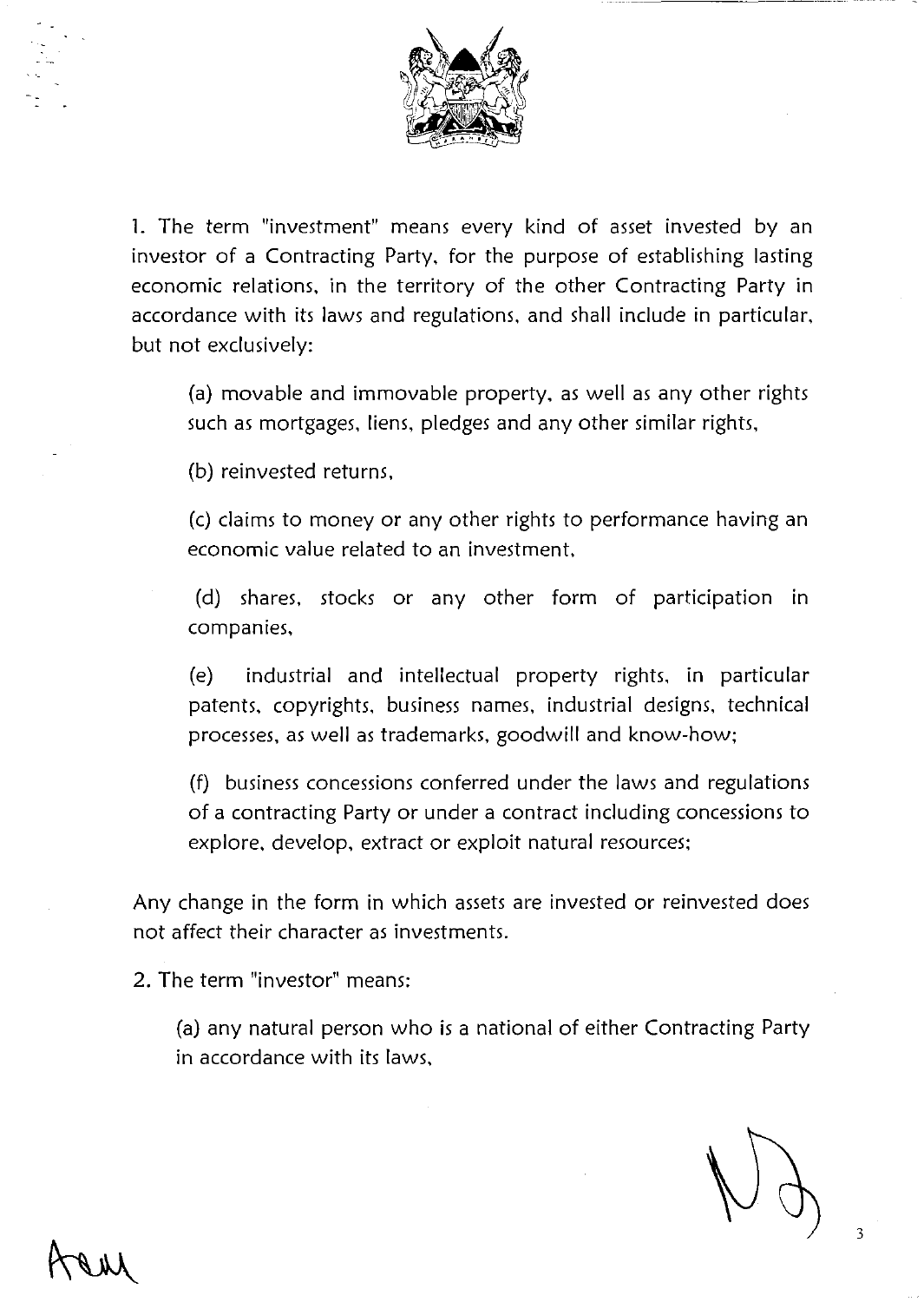

(b) any legal entity such as a company, corporation, firm or partnership incorporated or constituted in accordance with the laws and regulations of the Contracting Party excluding non-profit making organizations and having its registered office or principal place of business together with substantial business activities in the territory of that Contracting Party who have made an investment in the territory of the other Contracting Party.

3. The term "returns" means the amounts yielded by an investment and includes in particular, though not exclusively, profit, interest, capital gains, royalties, fees, dividends or any payments in kind related to an investment.

- 4. The term "territory" means:
	- (a) in respect of the Republic of Turkey; territory, territorial sea, as well as the maritime areas over which the Republic of Turkey has jurisdiction or sovereign rights for the purposes of exploration, exploitation and conservation of natural resources, pursuant to international law;
	- (b) in respect of the Republic of Kenya; the land territory, internal waters and territorial sea of the Republic of Kenya and the airspace above them, as well as the maritime ones beyond the territorial sea including the seabed and subsoil, over which the Republic of Kenya exercises sovereign rights or jurisdiction in accordance with its national laws in force and international law for the purpose of exploration and exploitation of the natural resources of such areas.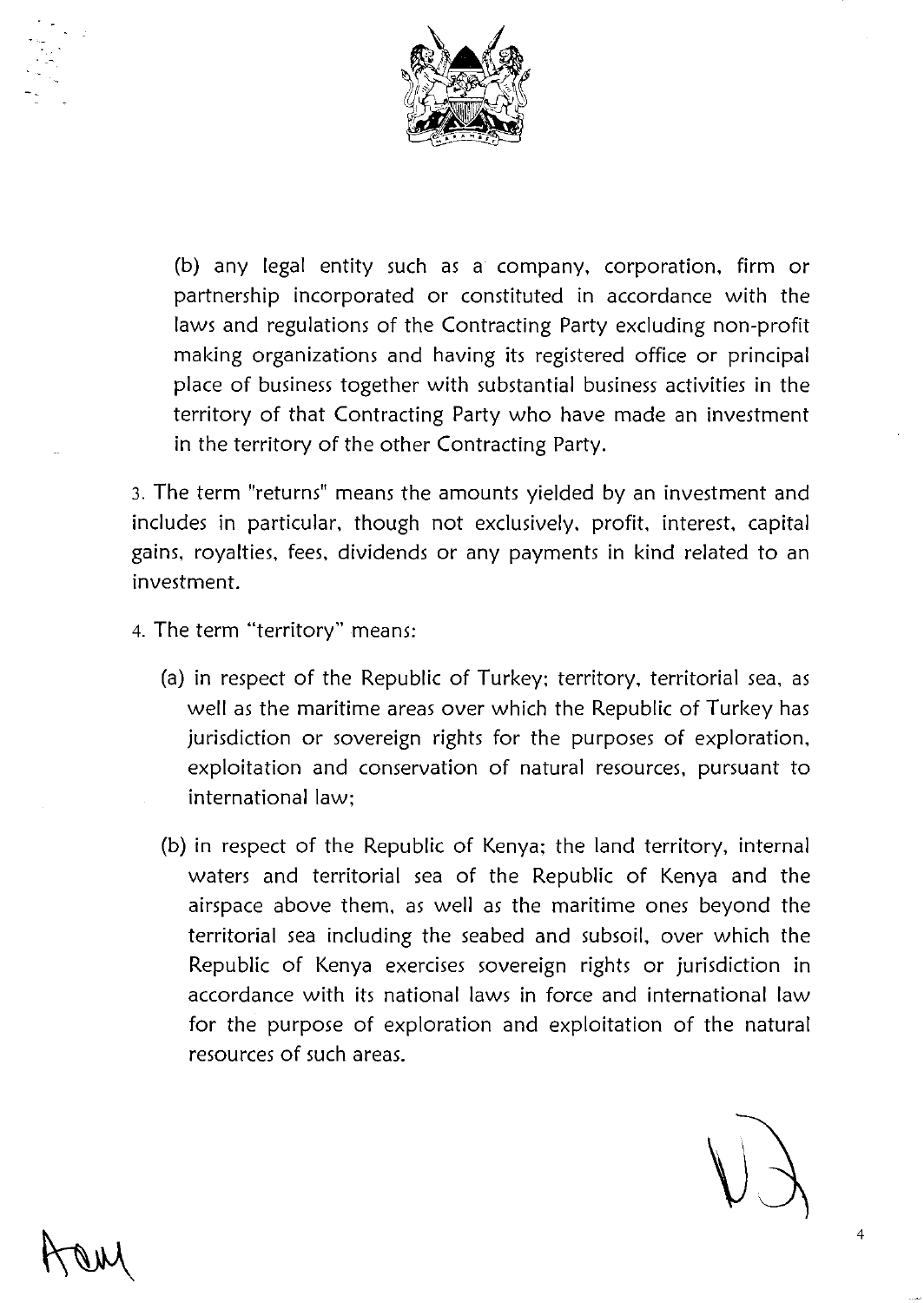

### **ARTICLE: 2 PROMOTION AND PROTECTION OF INVESTMENTS**

1. Subject to its laws and regulations, each Contracting Party shall in its territory promote as far as possible investments by investors of the other Contracting Party.

2. Investments of investors of each Contracting Party shall at all times be accorded fair and equitable treatment and full protection and security in the territory of the other Contracting Party.

3. Neither Contracting Party shall in any way impair the management, maintenance, use, enjoyment, extension, or disposal of such investments by unreasonable or discriminatory measures.

#### **ARTICLE: 3 TREATMENT OF INVESTMENTS**

I. Each Contracting Party shall admit in its territory investments by investors of the other Contracting Party on a basis no less favourable than that accorded in like circumstances to investments of investors of any third State, and in accordance with its laws and regulations.

2. Each Contracting Party shall accord to these investments, once established, treatment no less favourable than that accorded in like circumstances to investments of its investors or to investments of investors of any third State, whichever is the more favourable, as regards the operation, management, maintenance, use, enjoyment, expansion, or disposal of the investment.

5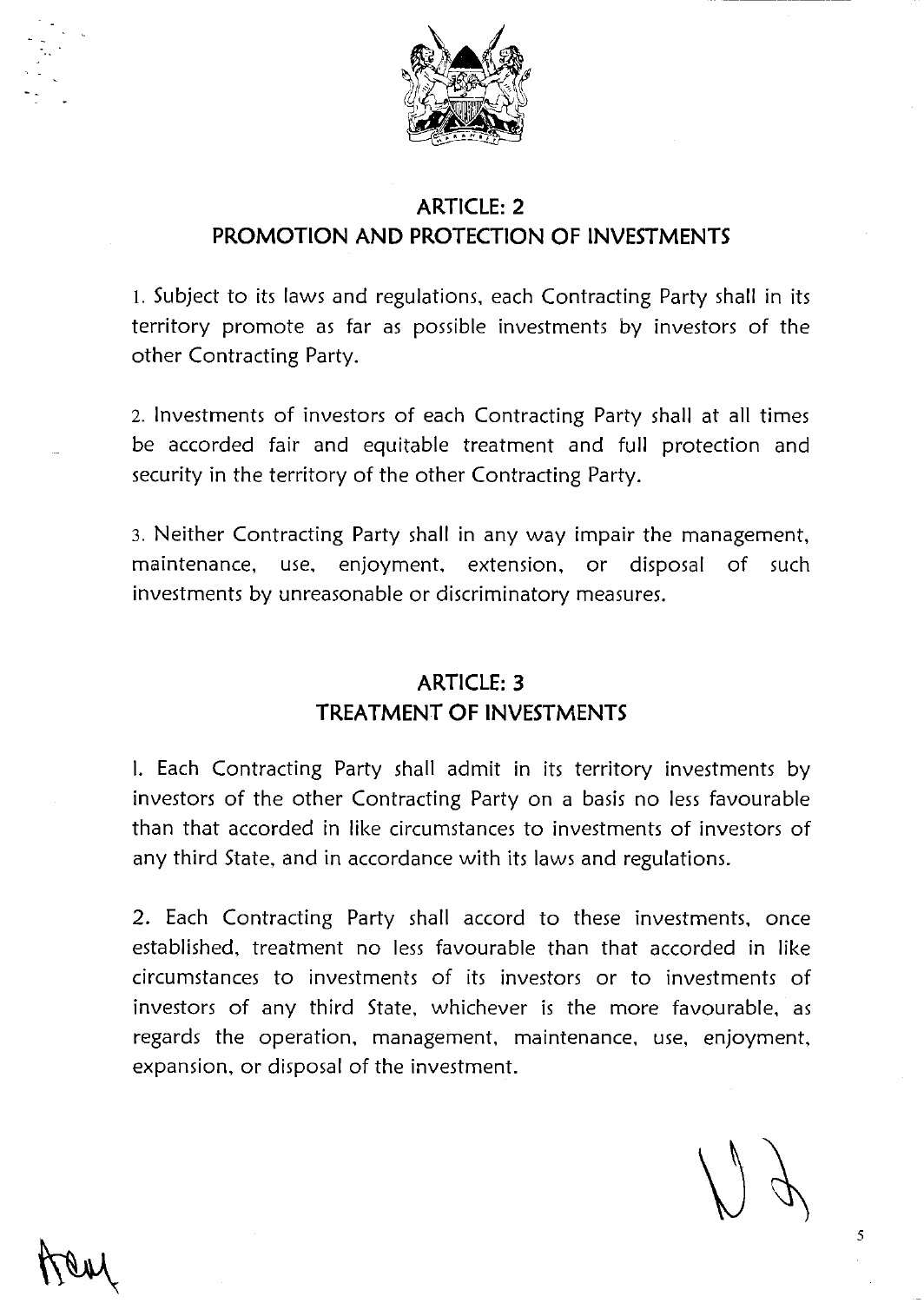

3. (a) The Provisions of this Article shall not be construed so as to oblige one Contracting Party to extend to the investors of the other Contracting Party the benefit of any treatment, preference or privilege which may be extended by the former Contracting Party by virtue of any existing or future multilateral agreement or arrangement relating wholly or mainly to taxation or investments.

(b) The non-discrimination, national treatment and most-favoured nation treatment provisions of this Agreement shall not apply to all actual or future advantages accorded by either Contracting Party by virtue of any existing or future membership of, or association with a customs, economic or monetary union, a common market or a free trade area; to nationals or companies of its own, of Member States of such union, common market or free trade area, or of any other third State.

(c) The provisions of Articles 2 and 3 of this Agreement shall not oblige either Contracting Party to accord investments of investors of the other Contracting Party the same treatment that it accords to investments of its own investors with regard to acquisition of land and real estates, and real rights upon them.

(c) Each Contracting Party may, in accordance with its laws and regulations, grant incentives, treatment, preferences or privileges through special policies or measures to its own investors only for the purpose of promoting small and medium sized enterprises and infant industries in its territory, subject to the condition that these shall not significantly affect the investments and activities of the investors of the other Contracting Party.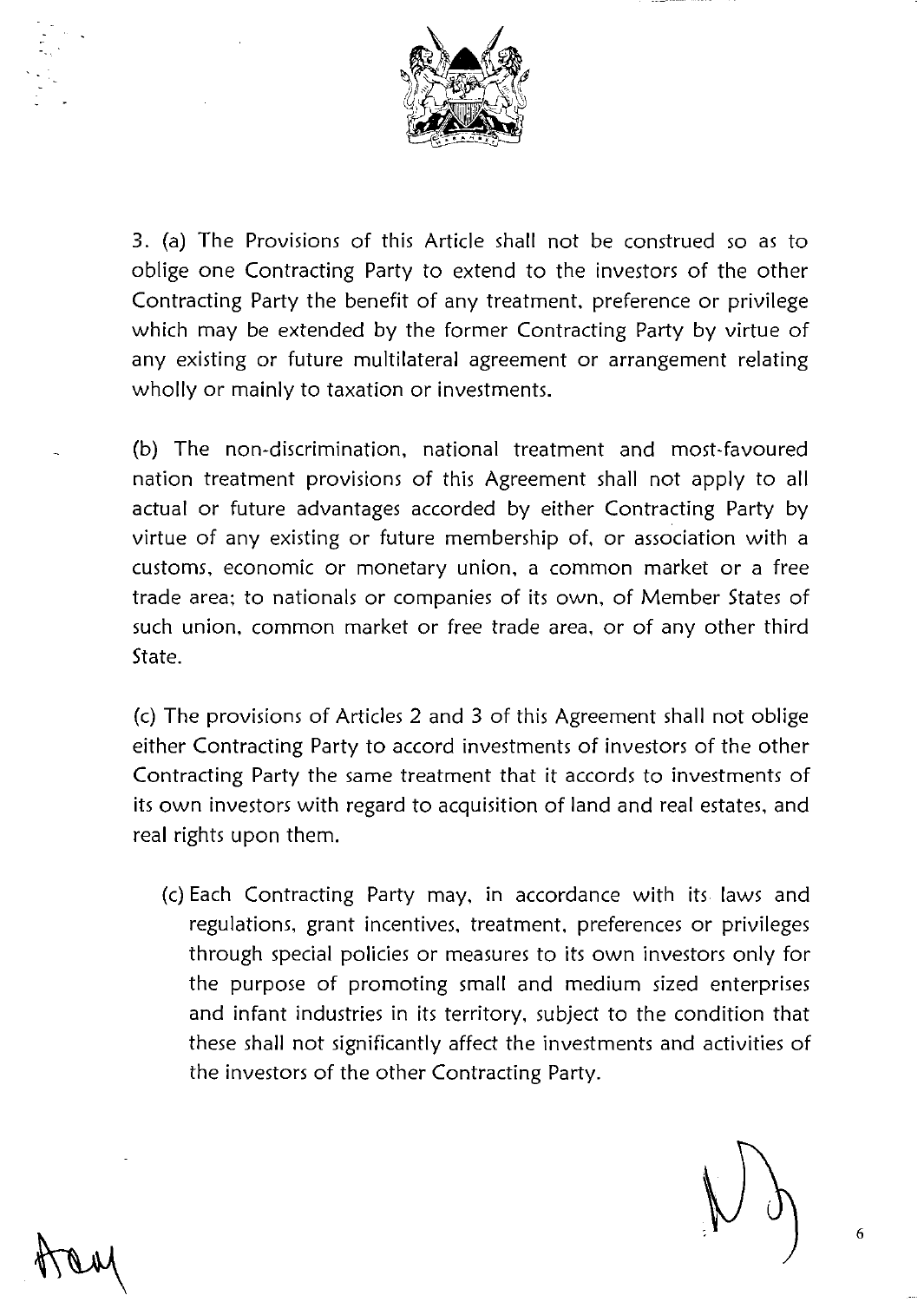

# **ARTICLE: 4 GENERAL EXCEPTIONS**

**1.** Nothing in this Agreement shall be construed to prevent a Contracting Party from adopting, maintaining, or enforcing any nondiscriminatory legal measures:

(a) designed and applied for the protection of human, animal or plant life or health, or the environment;

(b) related to the conservation of exhaustible natural resources.

2. Nothing in this Agreement shall be construed:

(a) to require any Contracting Party to furnish or allow access to any information the disclosure of which it considers to be contrary to its essential security interests;

(b) to prevent any Contracting Party from taking any actions that it considers necessary for the protection of its essential security interests,

(i) relating to the traffic in arms, ammunition and implements of war and to such traffic and transactions in other goods, materials, services and technology undertaken directly or indirectly for the purpose of supplying a military or other security establishment,

(ii) taken in time of war, armed conflict or other emergency in international relations,

**(iii)** relating to the implementation of national policies or international agreements respecting the non-proliferation of nuclear weapons or other nuclear explosive devices;

7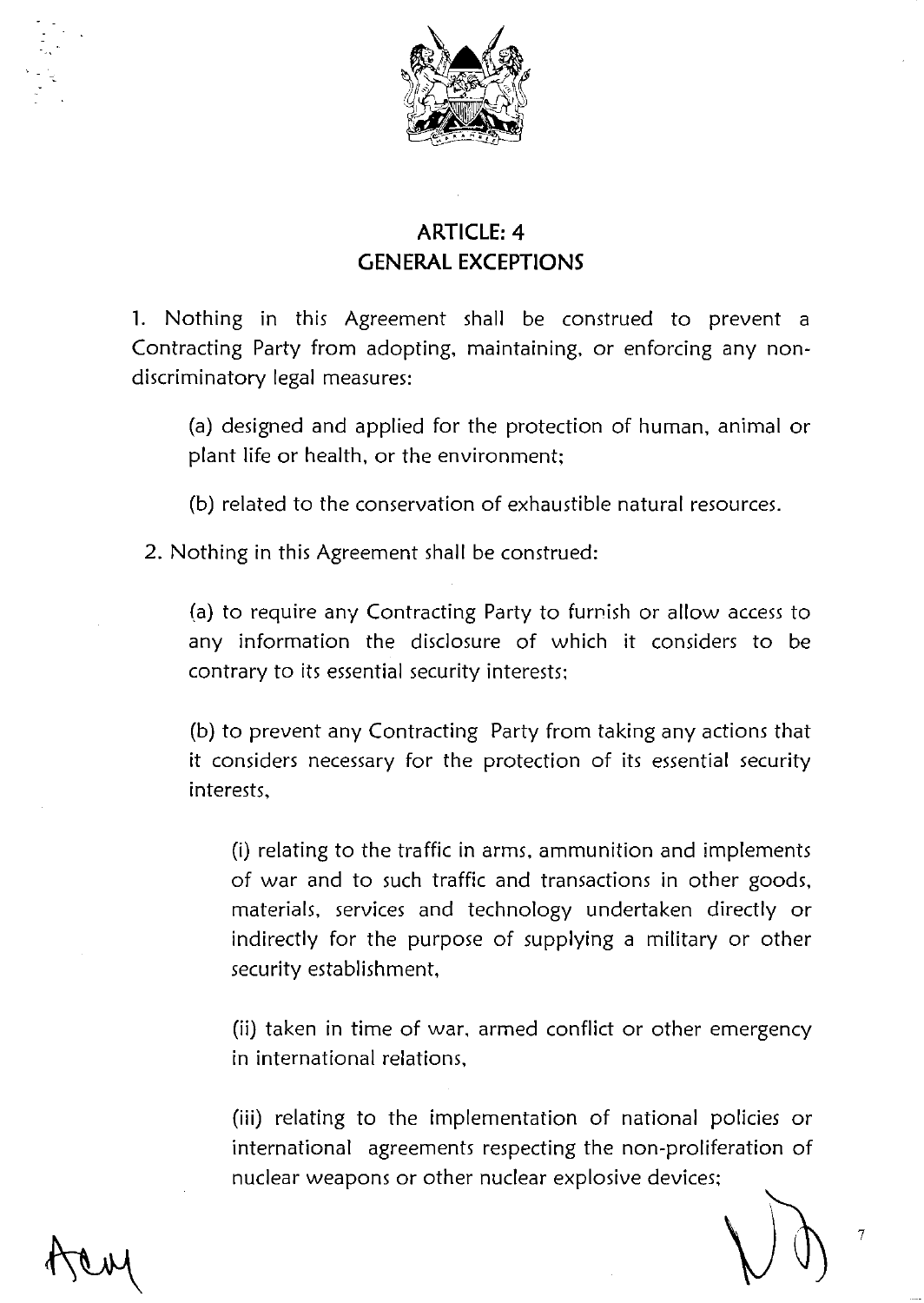

(iv) relating to maintenance of public order where a genuine and sufficiently serious threat is posed to the public.

(d)to prevent any Contracting Party from taking action in pursuance of its obligations under the United Nations Charter for the maintenance of international peace and security.

3. The provisions of this Article shall not apply to Article 7 paragraph 1(d) of this Agreement.

# **ARTICLE: 5 EXPROPRIATION**

1. Investments by investors of a Contracting Party in the territory of the other Contracting Party shall not be expropriated, nationalized or subjected to any measures direct or indirect having similar effects (hereinafter referred to as expropriation) except for a public purpose, in a non-discriminatory manner, upon payment of prompt, adequate, effective and full compensation, and in accordance with due process of law and the general principles of treatment provided for in Article 3 of this Agreement.

2. Non-discriminatory legal measures designed and applied to protect legitimate public welfare objectives, such as health, safety and environment, do not constitute indirect expropriation.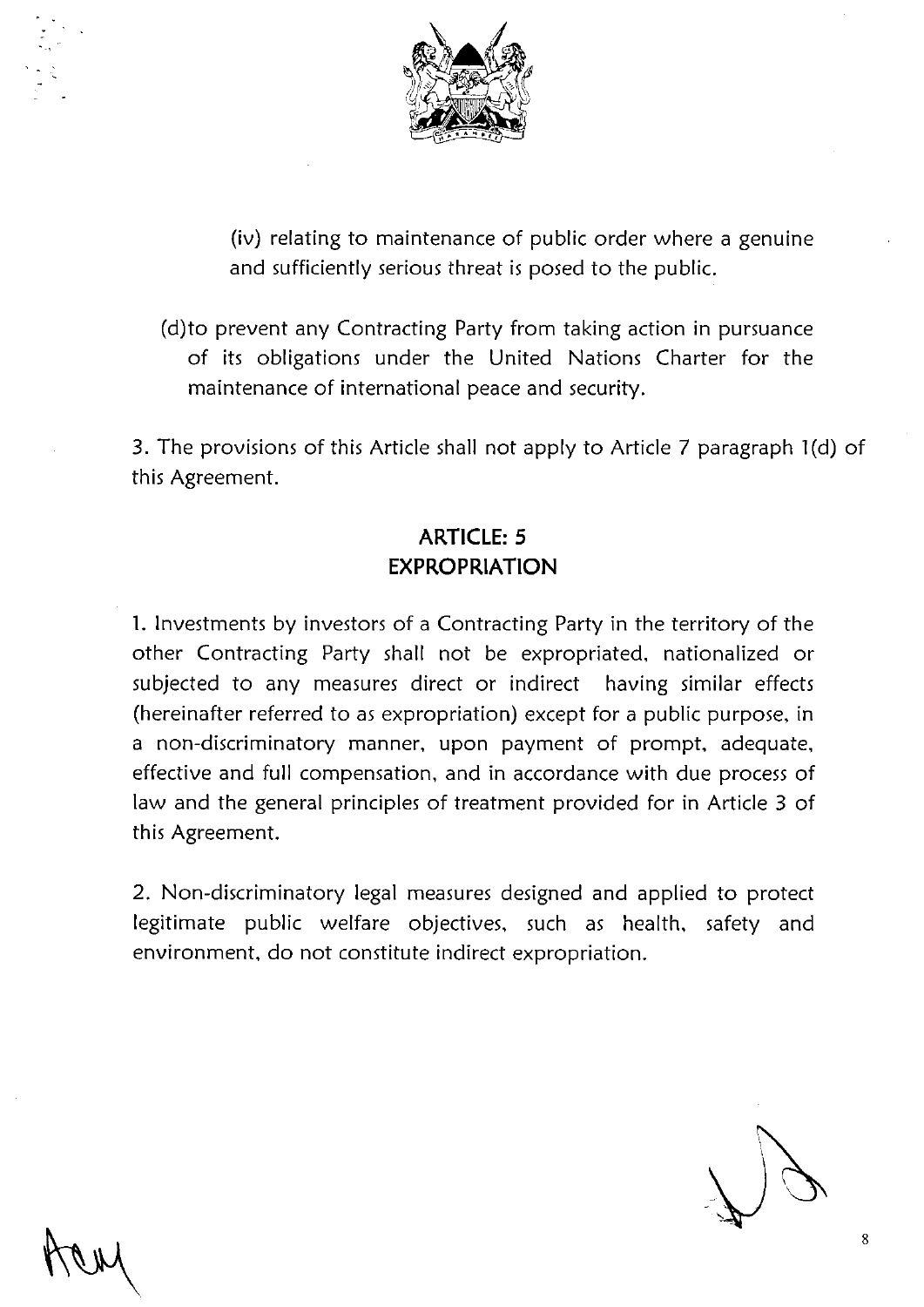

3. Such compensation shall be equivalent to the market value of the expropriated investment at the time immediately before the expropriation or before the impending expropriation became public knowledge, whichever is the earlier. The market value shall be determined in accordance with the laws and regulations of the host Contracting Party taking into account, inter alia, the capital invested, replacement value, appreciation, current returns, goodwill and other relevant factors.

4. Compensation shall be paid without delay and be freely transferable as described in paragraph 2 Article 7. Compensation shall be payable in a freely convertible currency and in the event that payment of compensation is delayed, it shall include an interest rate;

(a) with respect to investments made within the Republic of Turkey, equivalent to the highest interest rate paid on public claims,

(b) in respect of the Republic of Kenya, equivalent to a commercial rate established on a market basis,

from the date of dispossession of the expropriated property until the date of actual payment.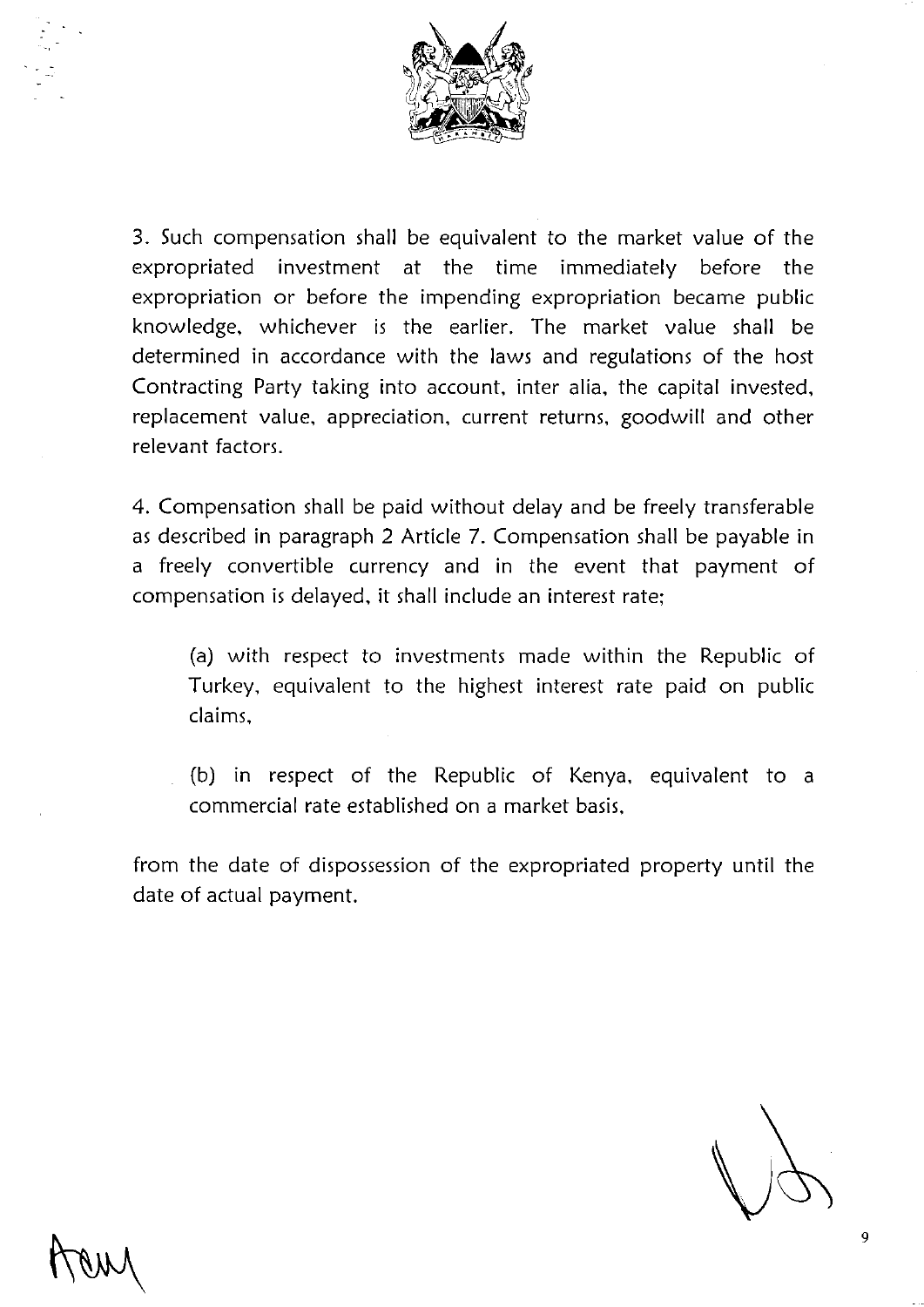

# **ARTICLE: 6 COMPENSATION FOR LOSSES**

Investors of either Contracting Party whose investments suffer losses in the territory of the other Contracting Party owing to war, insurrection, civil disturbance or other similar events shall be accorded by the other Contracting Party, as regards restitution, indemnification, compensation or other settlement, a treatment no less favourable than that accorded to its own investors or to investors of any third State, whichever is more favourable.

## **ARTICLE: 7 REPATRIATION AND TRANSFER**

I. Upon fulfillment of all tax obligations, each Contracting Party shall permit in good faith all transfers, related to an investment, to be made freely and without delay into and out of its territory. Such transfers include:

(a) principal and additional amounts to maintain, develop or increase the investment,

(b) returns except payments in kind,

(c) proceeds from the sale or liquidation of all or any part of an investment,

(d) compensation pursuant to Articles 5, 6, 8 and 9,

(e) amounts required for the payment of expenses which arise from the operation of the investment, such as loans repayments,

10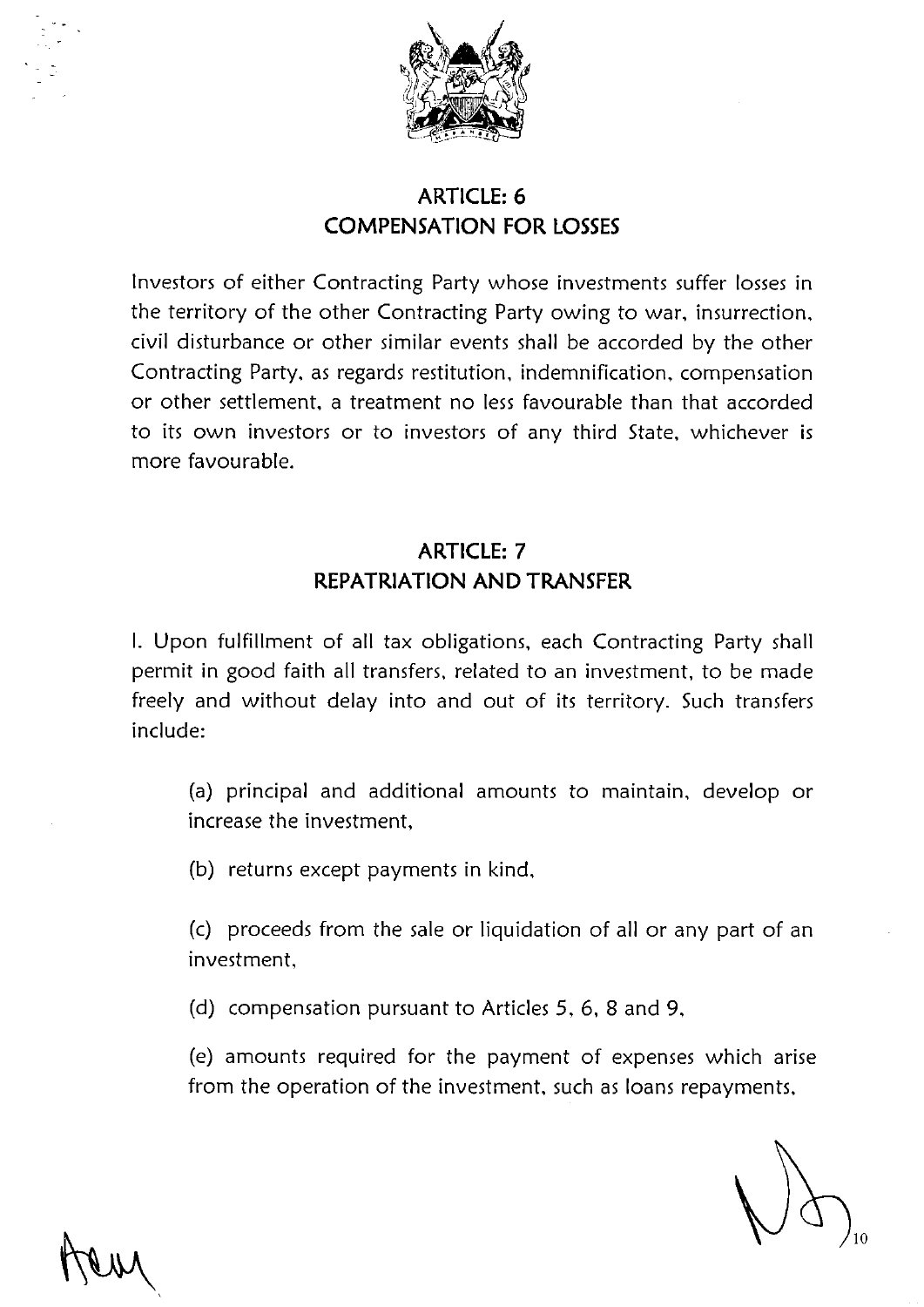

payment of royalties, management fees, license fees or other similar expenses,

(f) salaries, wages and other remunerations received by the nationals of one Contracting Party who have obtained in the territory of the other Contracting Party the corresponding work permits related to an investment,

(g) payments of expenses arising from an investment dispute

2. Transfers shall be made without any restriction in a freely convertible currency at the prevailing market rate of exchange applicable on the date of transfer to the currency to be transferred and shall be promptly transferable.

3. Where, in exceptional circumstances, payments and capital movements cause or threaten to cause serious balance of payments difficulties, each Contracting Party may temporarily restrict transfers, . provided that such restrictions are not discriminatory.

## **ARTICLE: 8 SUBROGATION**

If a Contracting Party or any of its related agency makes a payment to an investor under a system established by law against non-commercial risks in respect of an investment made by their investor in the territory of the other Contracting Party, the latter Contracting Party shall recognise the transfer of any rights as claim from the investor to the former Contracting Party or any of its related agency to exercise by virtue of subrogation any such right and claim to the same extent as its predecessor in title.

11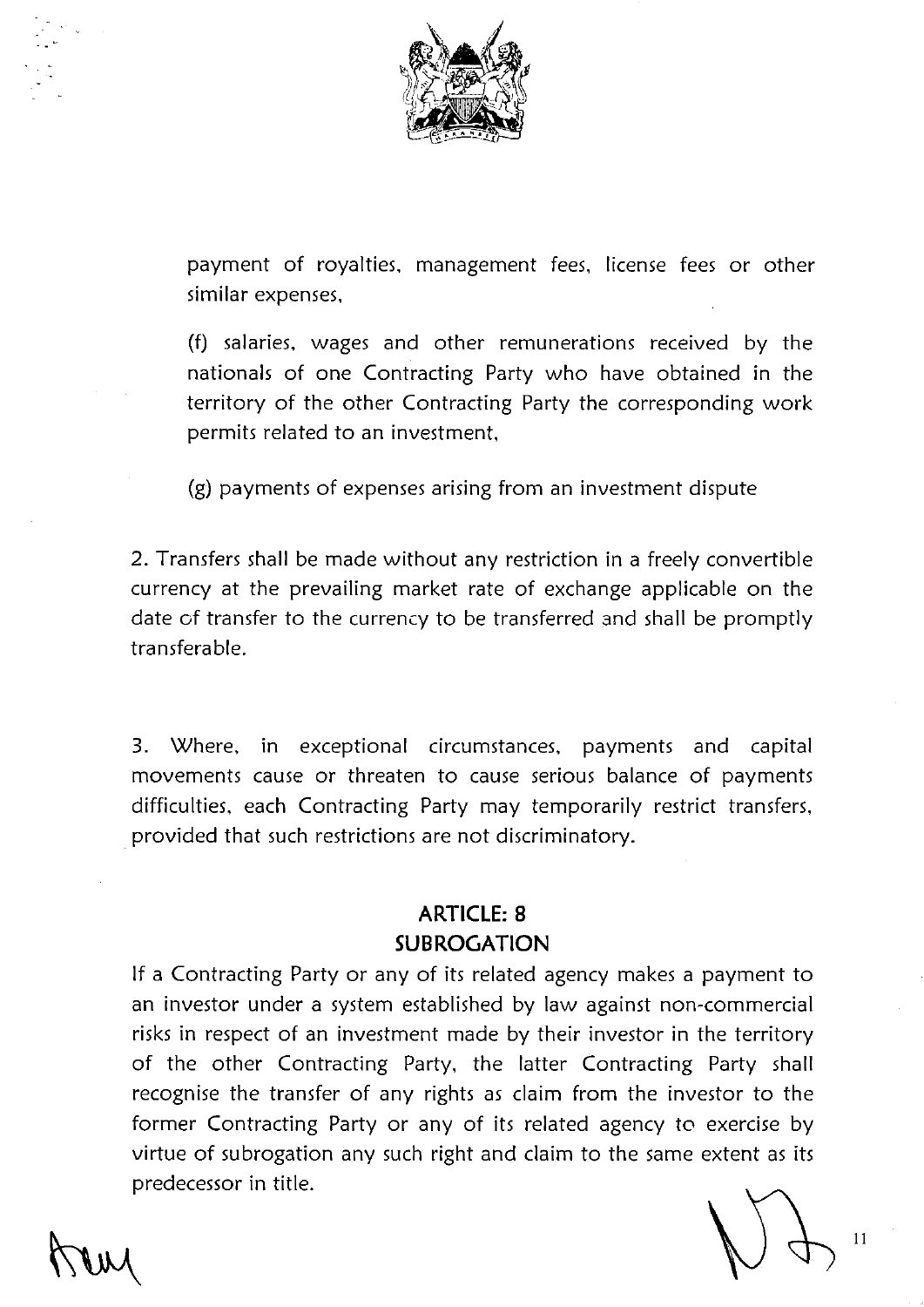

#### **ARTICLE: 9**

## **SETTLEMENT OF DISPUTES BETWEEN AN INVESTORS AND A CONTRACTING PARTY**

1. Any dispute between one of the Contracting Parties and an investor of the other Contracting Party, in connection with the investment of that investor, shall be notified in writing, including detailed information, by the investor to the host Contracting Party. As far as possible, the investor and the concerned Contracting Party shall endeavour to settle the dispute through consultations and negotiations in good faith.

2. If the dispute, cannot be settled in the manner specified in Paragraph 1 within six (6) months, the dispute may at the choice of the investor, be submitted to:

> (a) the competent court of the Contracting Party in whose territory the investment has been made; or

> (b) the International Centre for Settlement of Investment Disputes (ICSID) set up by the Convention on Settlement of Investment Disputes Between States and Nationals of other States; or

> (c) an ad hoc arbitration tribunal established under the Arbitration Rules of Procedure of the United Nations Commission for International Trade Law (UNCITRAL).

3. Once the investor has submitted the dispute to one or the other of the dispute settlement procedures mentioned in paragraph 2 of this Article, the choice of one of these procedures is final.

4. Notwithstanding the provisions of paragraph 2 of this Article;

--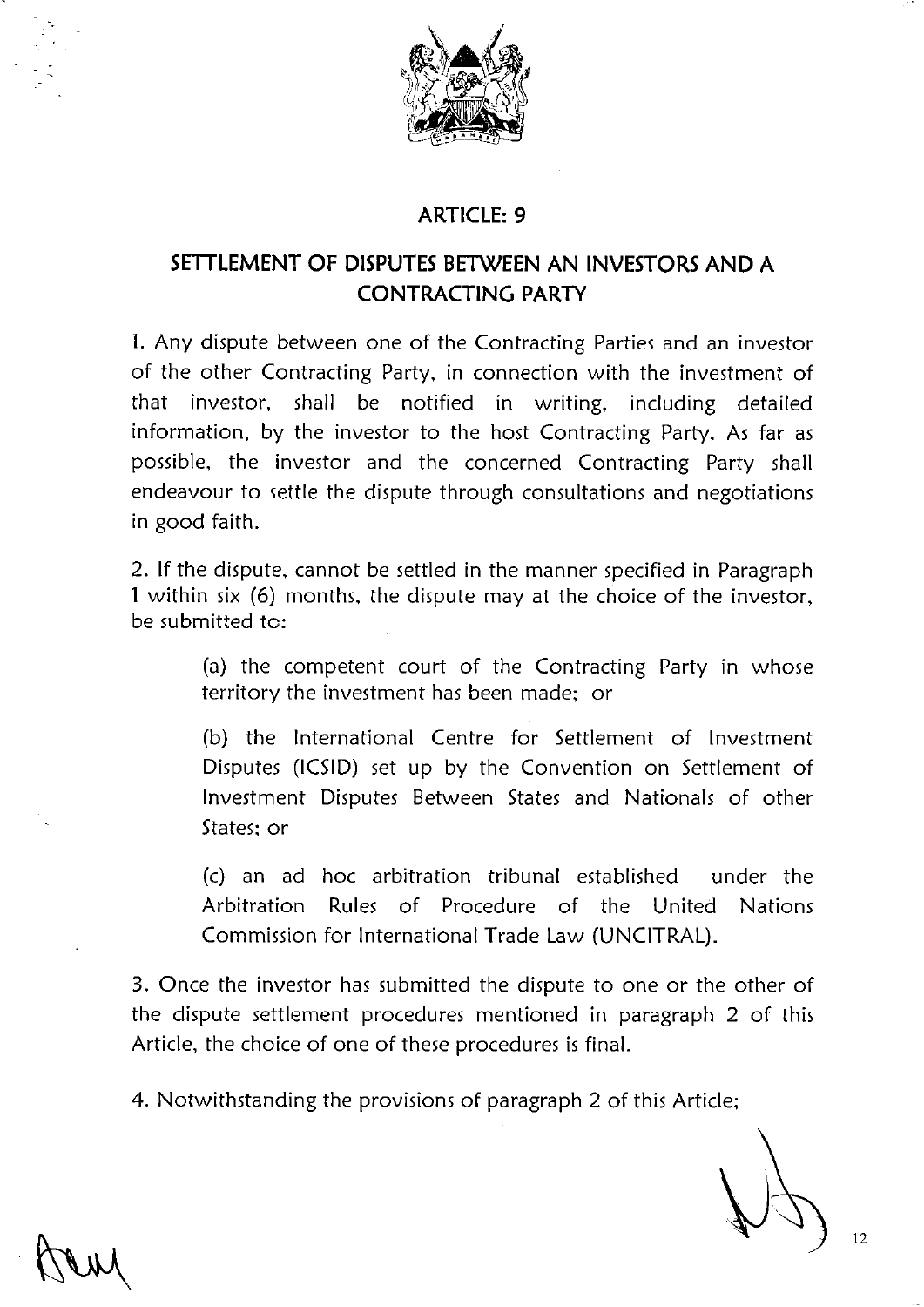

both Contracting Parties agrees that the Notifications, submitted by the Republic of Turkey on March 3, 1989 to the International Centre for the Settlement of Investment Disputes (ICSID) concerning classes of disputes considered suitable or unsuitable for submission to ICSID, will constitute an integral part of this Agreement and the classes of disputes considered unsuitable for· submission to ICSID in the aforementioned Notifications shall not be submitted to ICSID or any international dispute settlement mechanism, unless otherwise agreed by the Republic of Turkey.

5. Disputes arising out of investments which are in the nature of acquisition of shares or voting power amounting to, or representing of less than ten (10) percent of a company through stock exchanges shall not be submitted to international arbitration.

6. The arbitration tribunal shall take its decisions in accordance with the provisions of this Agreement, the laws and regulations of the Contracting Party involved in the dispute on which territory the investment is made (including its rules on the conflict of law) and the relevant principles of international law as accepted by both Contracting Parties.

7. The award shall be final and binding for all parties in dispute. Each Contracting Party commits itself to execute the award according to its national law.

8. Paragraph (2) of Article 3 shall not apply in respect of dispute settlement provisions between an investor and the hosting Contracting Party laid down simultaneously by this Agreement and by another similar international agreement to which one of the Contracting Parties is signatory.

---- ---------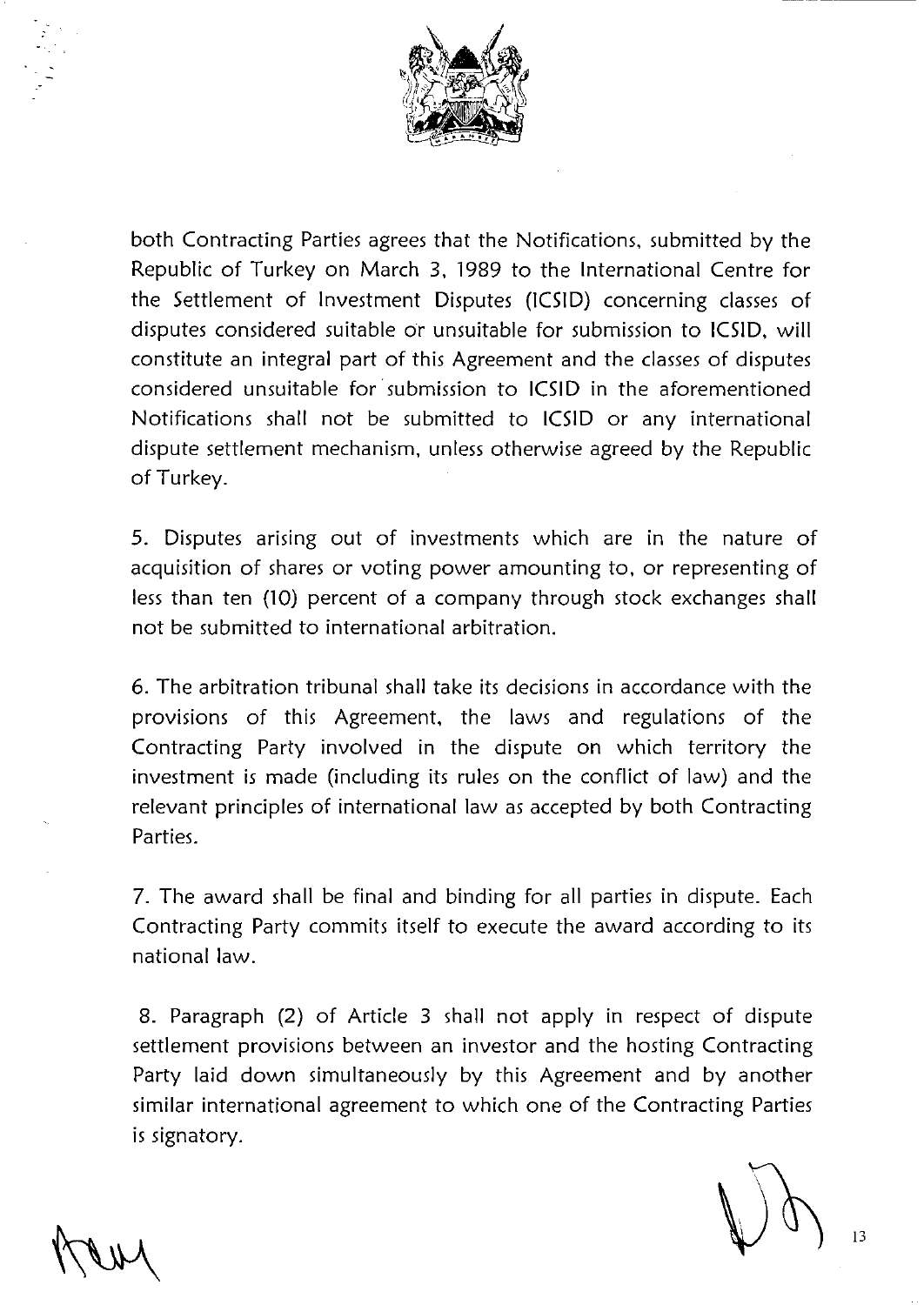

#### **ARTICLE: 10**

#### **SETTLEMENT OF DISPUTES BETWEEN THE CONTRACTING PARTIES**

1. The Contracting Parties shall seek in good faith and a spirit of cooperation a rapid and equitable solution to any dispute between them concerning the interpretation or application of this Agreement. In this regard, the Contracting Parties agree to engage in direct and meaningful negotiations to arrive at such solutions. If the Contracting Parties cannot reach an agreement within six (6) months after the beginning of disputes between themselves through the foregoing procedure, the disputes may be submitted, upon the request of either Contracting Party, to an arbitral tribunal.

2. Within two (2) months of receipt of a request, each Contracting Party shall appoint an arbitrator. The two arbitrators shall select a third arbitrator as Chairman, who is a national of a third State. In the event either Contracting Party fails to appoint an arbitrator within the specified time, the other Contracting Party may request the President of the International Court of Justice to make the appointment.

3. If both arbitrators cannot reach an agreement about the choice of the Chairman within two (2) months after their appointment, the Chairman shall be appointed upon the request of either Contracting Party by the President of the International Court of Justice.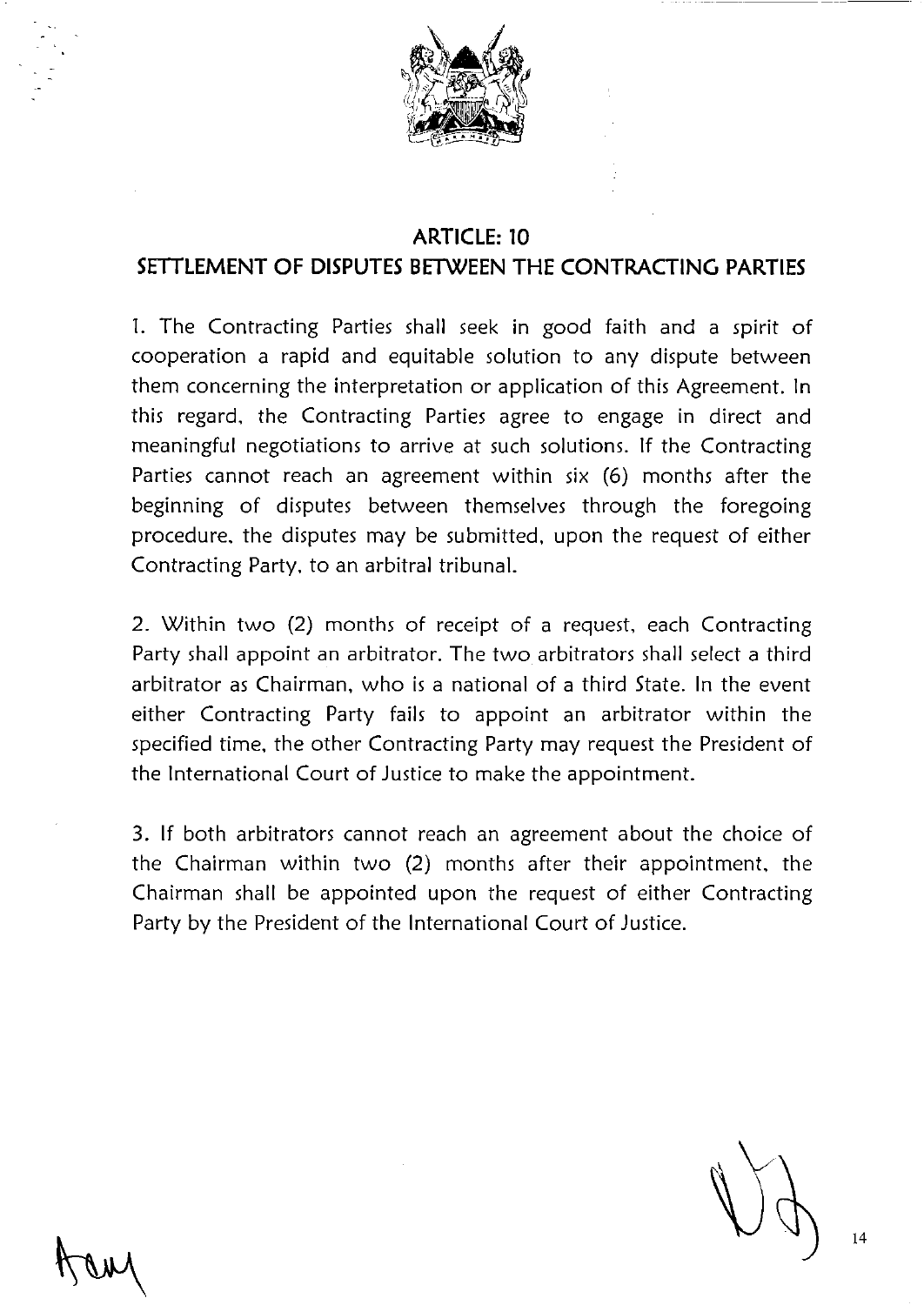

4. If, in the cases specified under paragraphs (2) and (3) of this Article, the President of the International Court of Justice is prevented from carrying out the said function or if he is a national of either Contracting Party, the appointment shall be made by the Vice-President, and if the Vice-President is prevented from carrying out the said function or if he is a national of either Contracting Party, the appointment shall be made by the most senior member of the Court who is not a national of either Contracting Party.

5. The tribunal shall have three (3) months from the date of the selection of the Chairman to agree upon rules of procedure consistent with the other provisions of this Agreement. In the absence of such agreement, the tribunal shall request the President of the International Court of Justice to designate rules of procedure, taking into account generally recognized rules of international arbitral procedure.

6. Unless otherwise agreed, all submissions shall be made and all hearings shall be completed within eight (8) months of the date of selection of the Chairman, and the tribunal shall render its decision within two (2) months after the date of the final submissions or the date of the closing of the hearings, whichever is later. The arbitral tribunal shall reach its decisions, which shall be final and binding, by a majority of votes.

7. Each Contracting Party shall bear the costs of the arbitrator appointed by that Contracting Party and of its representation in the arbitral proceedings. Both Contracting Parties shall assume an equal share of the costs of the Chairman, as well as any other costs. The tribunal may make a different decision regarding the sharing of costs.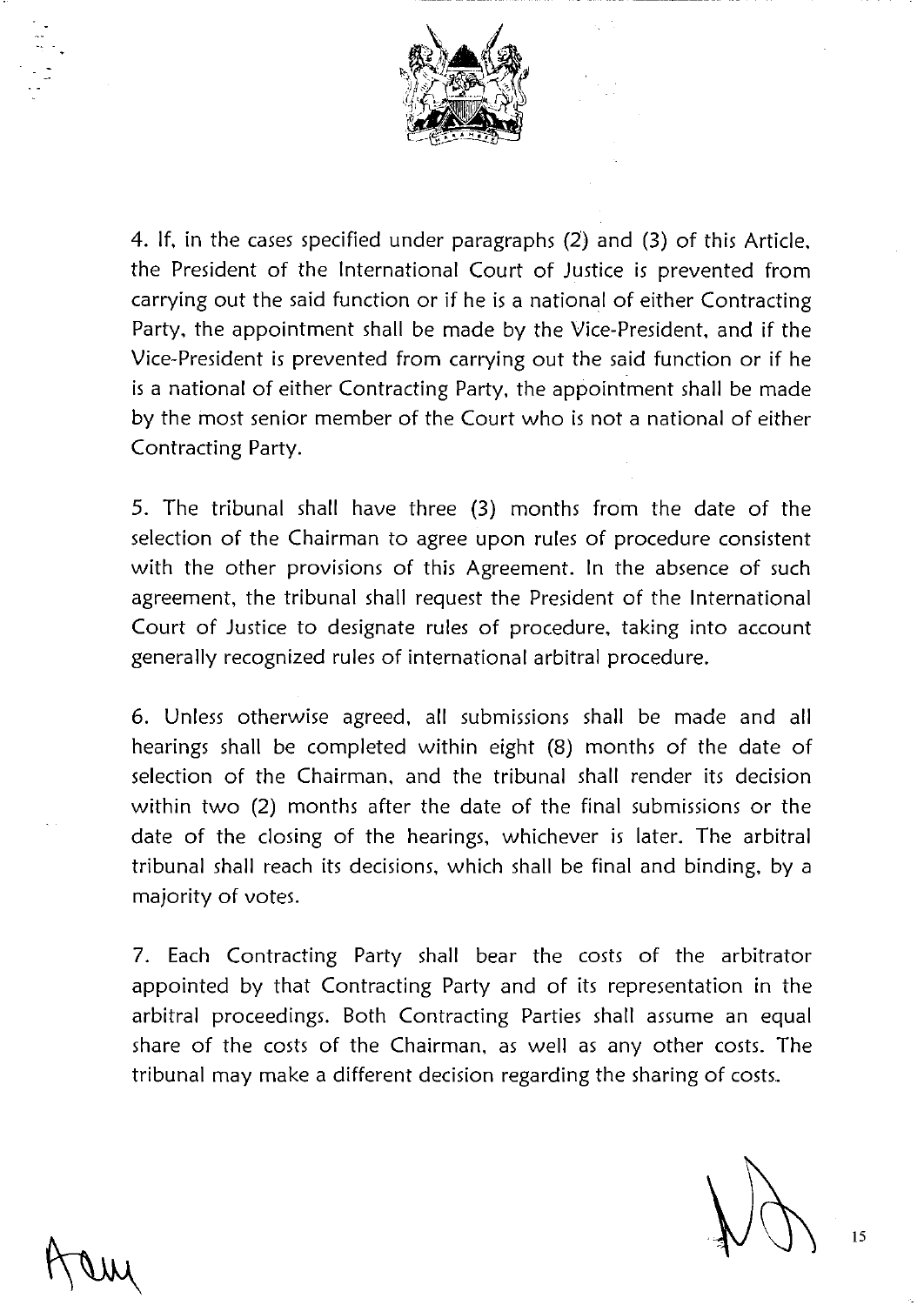

## **ARTICLE: 11 CONSULTATIONS**

The Contracting Parties shall, at the request of either Contracting Party, hold consultations for the purpose of reviewing the implementation of this Agreement and studying any issue that may arise from this Agreement. Such consultations shall be held between the competent authorities of the Contracting Parties in a place and at a time agreed on through appropriate channels.

## **ARTICLE: 12 SCOPE OF APPLICATION**

This Agreement shall apply to investments in the territory of one Contracting Party, made in accordance with its national laws and regulations, by investors of the other Contracting Party, whether prior to, or after the entry into force of the present Agreement. However, this Agreement shall not apply to any disputes that have arisen before its entry into force.

## **ARTICLE: 13 ENTRY INTO FORCE**

1. The Contracting Parties shall notify each other through diplomatic channels, when their constitutional requirements for the entry into force of this Agreement have been fulfilled. The Agreement shall enter into force on the thirtieth day following the date of receipt of the last notification.

16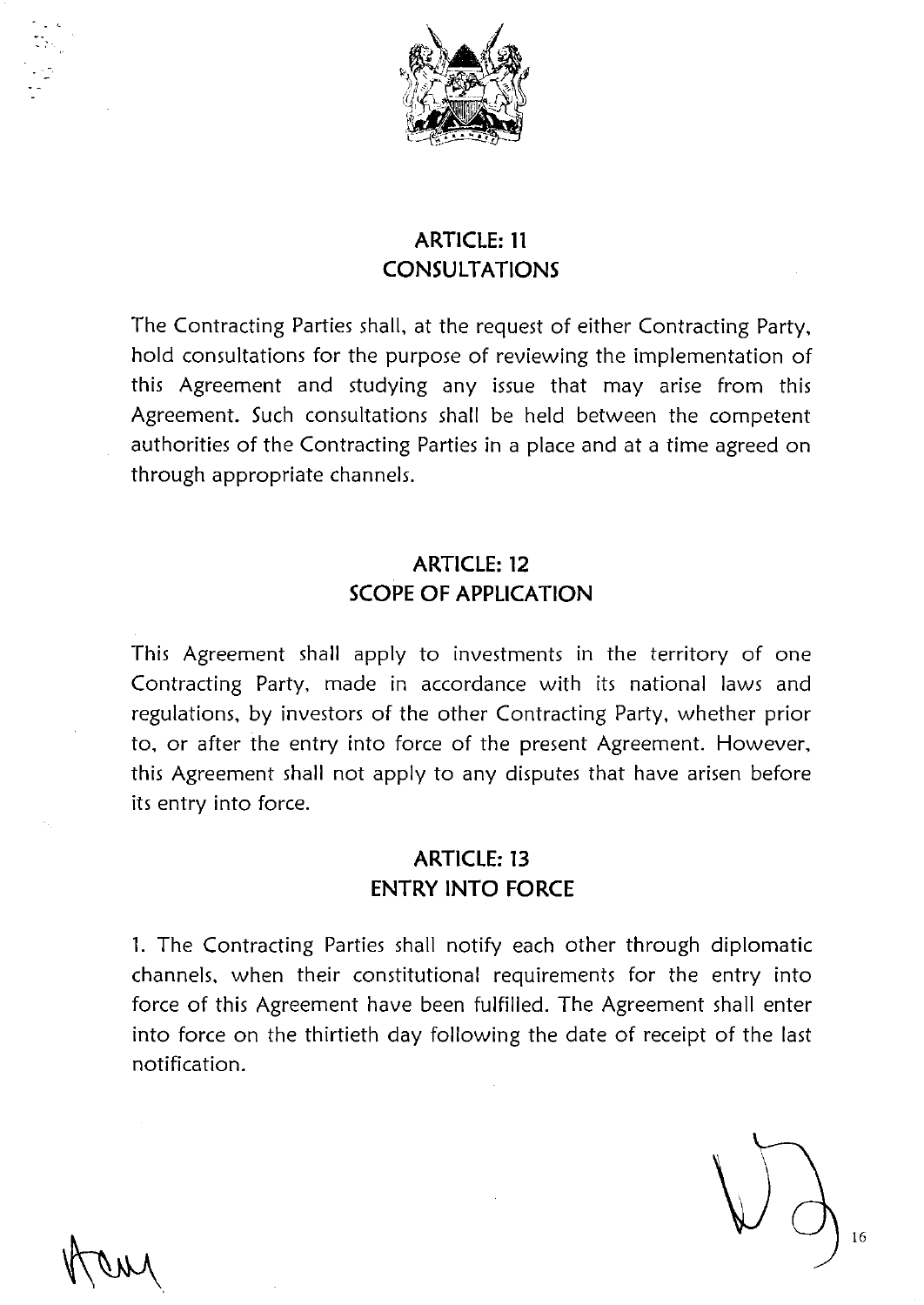

2. This Agreement shall remain in force for a period of ten (10) years and shall continue in force unless terminated in accordance with paragraph 3 of this Article.

3. Either Contracting Party may, by giving one year's written notice to the other Contracting Party, terminate this Agreement at the end of the initial ten-year period or at any time thereafter.

4. This Agreement may be amended by mutual written consent of the Contracting Parties at any time. The amendments shall enter into force in accordance with the same legal procedure as agreed in the first paragraph of the present Article.

5. With respect to investments made or acquired prior to the date of termination of this Agreement and to which this Agreement otherwise applies, the provisions of all of the other Articles of this Agreement shall thereafter continue to be effective for a further period of ten (10) years from such date of termination.

.. ·~

.·